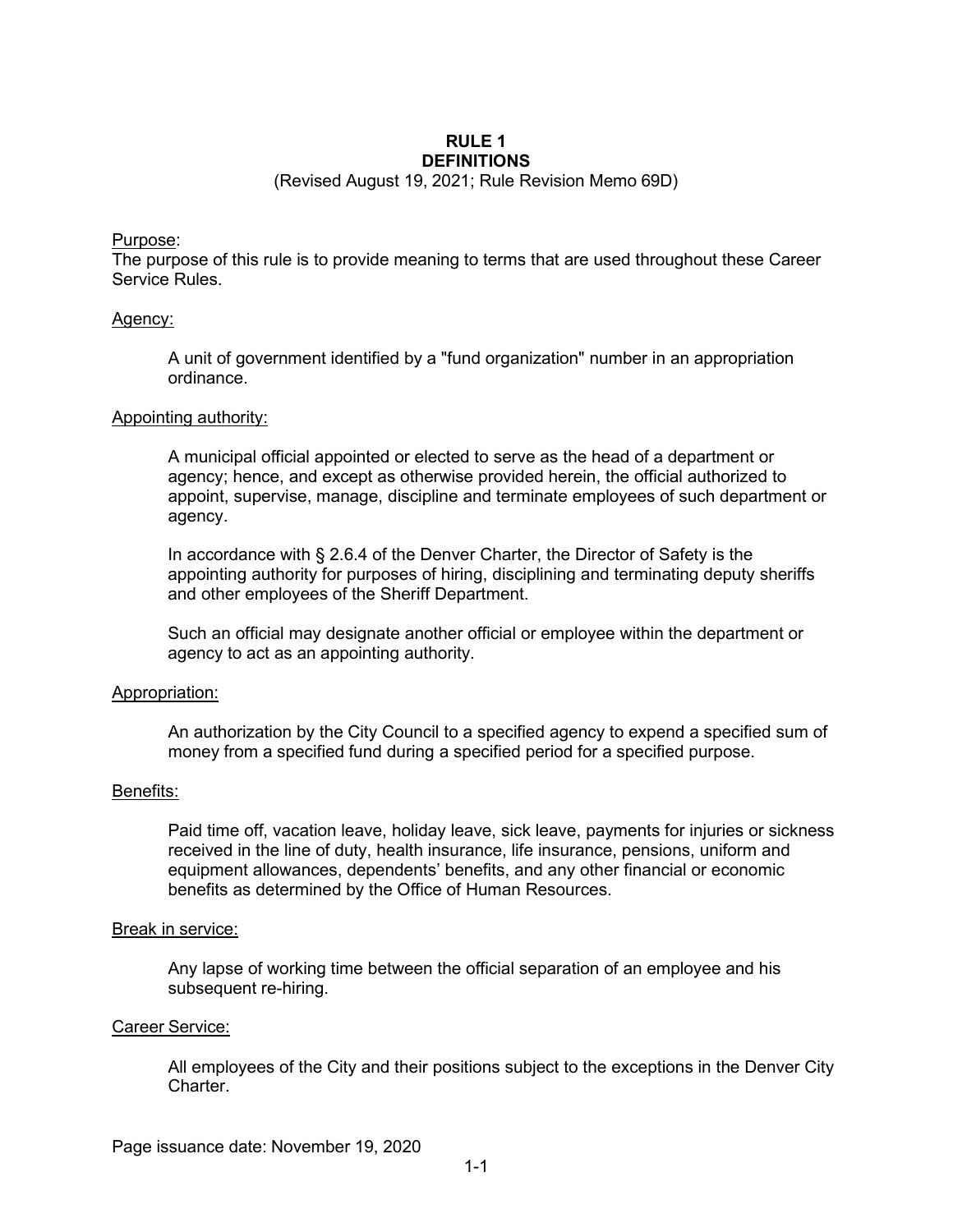# Career Service Board:

The board created by the Denver City Charter to direct the Career Service. See Rule 2 **OFFICE OF HUMAN RESOURCES** for additional information about the Board's responsibilities.

## Career Service employee:

The incumbent of a position in the Career Service.

## Classification series:

The arrangement in sequence of classes that are alike in kind but not in level. For the purposes of market adjustments and lay-offs, a classification series shall include first line supervisors and lead workers, if so designated for the class.

## Continuous service date:

For purposes of leave and layoffs, the continuous service date is the effective date of an employment appointment or a re-employment appointment in the career service, whichever is later; or the effective date of appointment from a re-instatement list plus credits for service prior to lay-off. This definition does not affect employee rights to paid time off, sick leave and vacation leave as established in the Revised Municipal Code or the Career Service Rules.

### Demotion:

An appointment of an employee to a position in a classification in which the range minimum of the pay grade of the new classification is lower than the range minimum of the classification previously held.

# Effective date:

The date when a personnel action takes effect.

### Incumbent:

The current occupant of a position.

# Lay-off:

The involuntary separation of a career status unlimited employee resulting from the abolishment of a filled position.